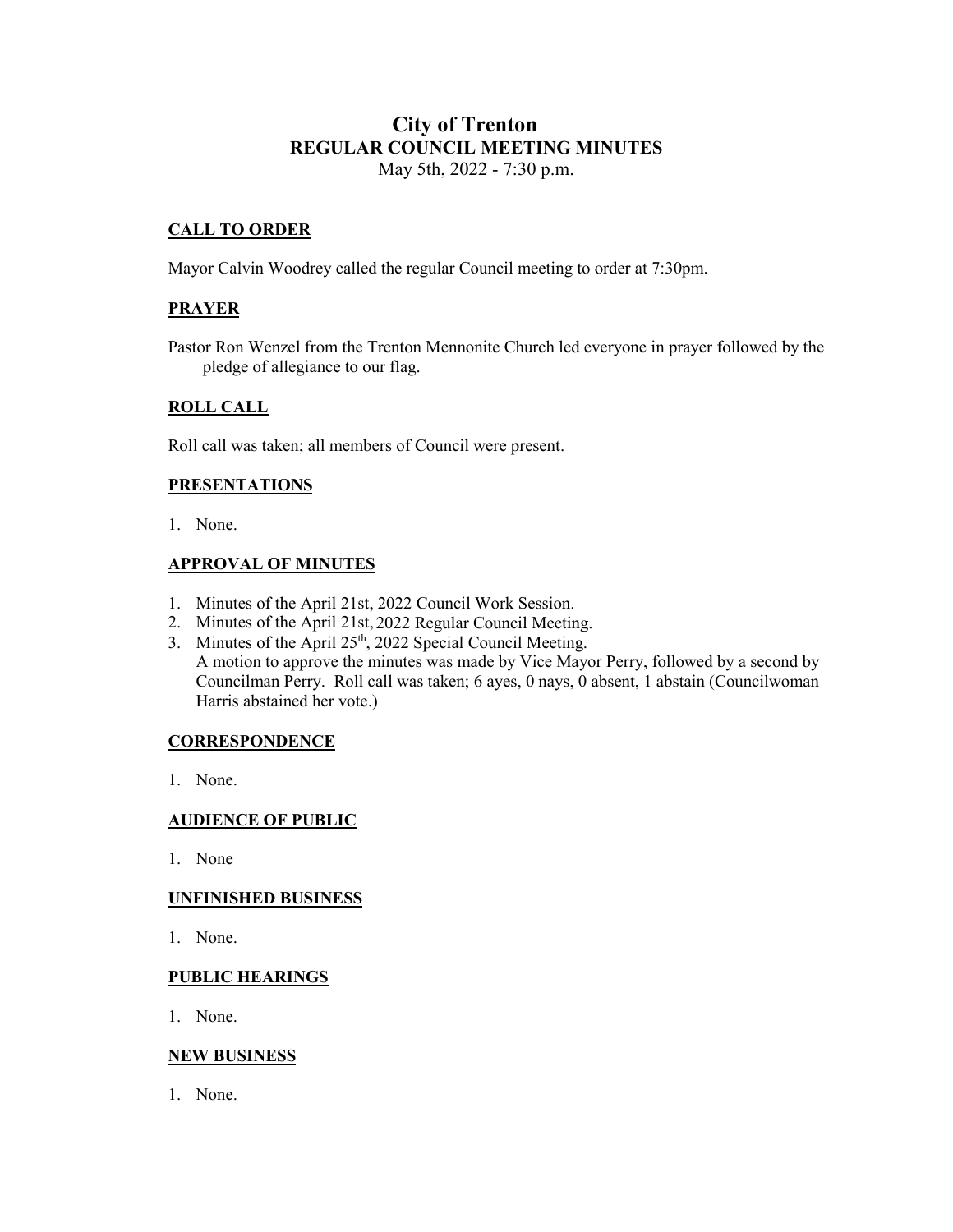# **LEGISLATION**

A motion to read both items under legislation by title only was made by Vice Mayor Perry, followed by a second by Councilwoman Harris. Roll call was taken; 6 ayes, 1 nay (Councilman Agee voted nay), and 0 absent. City Attorney Nick Ziepfel read each Ordinance by title only, pausing after each to be voted upon.

- 1. AN ORDINANCE PROVIDING FOR THE ISSUANCE OF NOT TO EXCEED \$1,750,000 ROAD IMPROVEMENT BOND ANTICIPATION NOTES, 2022 RENEWAL, BY THE CITY OF TRENTON, OHIO, IN ANTICIPATION OF THE ISSUANCE OF BONDS, AND DECLARING AN EMERGENCY. **(Third Reading)** A motion to approve was made by Vice Mayor Perry, followed by a second by Councilwoman Harris. Roll call was taken; 7 ayes, 0 nays, 0 absent.
- 2. AN ORDINANCE AMENDING SECTION 210.02 OF THE CODIFIED ORDINANCES OF THE CITY OF TRENTON, OHIO. **(Third Reading)**

A question was asked how the Councilmember's identity would be verified if the member called in instead of using video conference. He explained that a meeting or conference call invitation should be sent so that the invited person was the only one to have the ability to join.

Vice Mayor Perry made a motion to amend, Councilwoman Harris seconded the motion. Roll call was taken; 7 ayes, 0 nays, 0 absent.

# **REPORTS**

City Attorney Nick Ziepfel had no reports. Council Clerk Laura Daley had no reports. City Manager Marcos Nichols had no reports.

Comments were read from the Facebook live feed:

There was a question regarding allowing Chickens within City limits? City attorney Nick Ziepfel stated the legislation was in the works, but there are multiple factors to take into consideration before changing our policy to protect the community.

Justin Senters had purchased a home on Leora and there is a place in the sidewalk that needs repair and has since before he purchased the property. He asked if the City was responsible for the repair. City Manager Marcos Nichols stated he would look into it.

Councilwoman Harris reminded our Facebook audience that our City's website provides a place where you can report issues and it will get to the proper department directly and allows us to track the progress of the issue. She encouraged everyone to please look into the City's website.

# **AUDIENCE OF COUNCIL**

Councilwoman Harris stated the Boy scouts will have a tent at the spring festival and also do the flag raising ceremony. They are very excited to be a part of the Spring festival.

Councilwoman Combs had no reports.